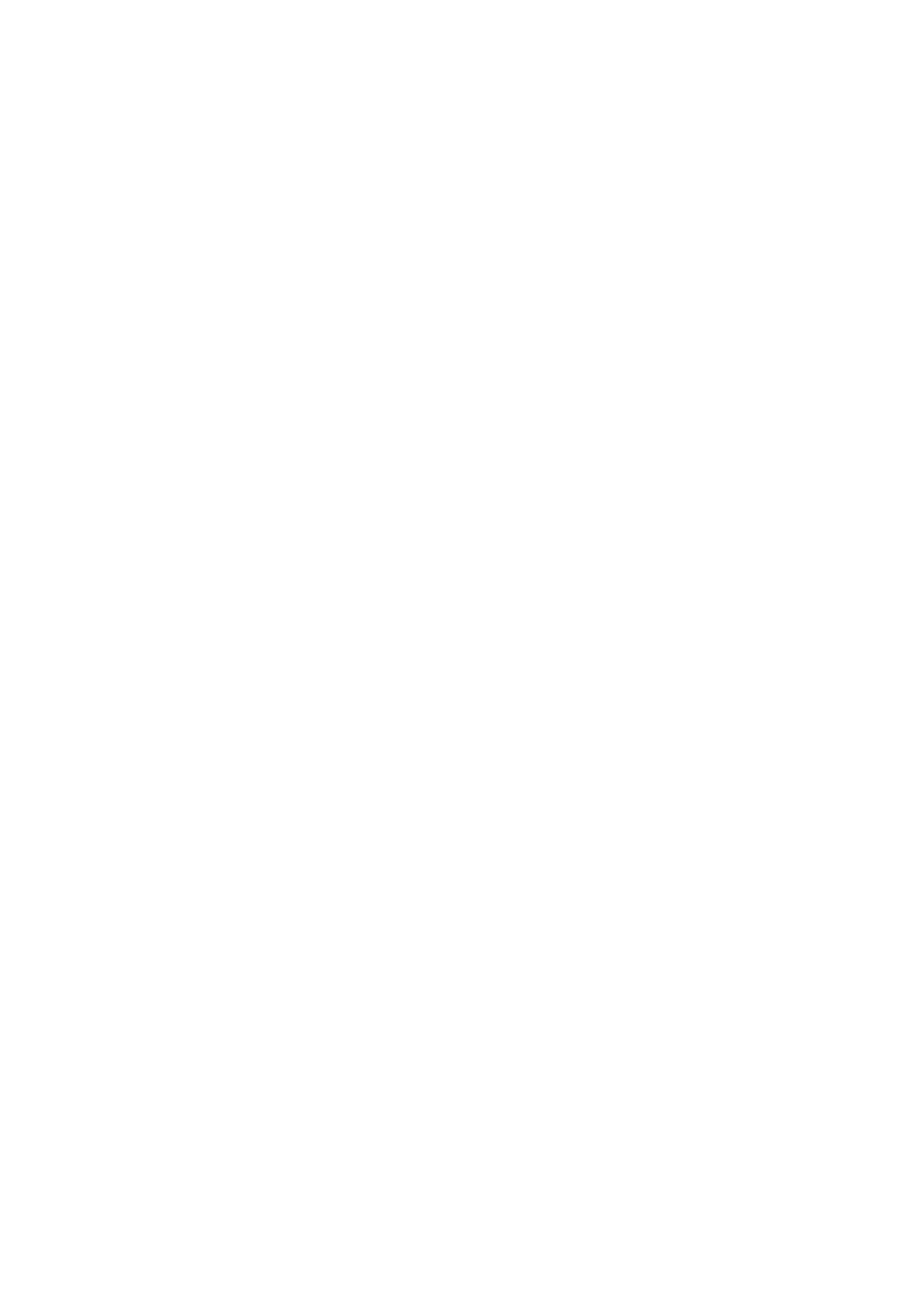

# Missed opportunities: What lessons can be learned from failings at the North Essex Partnership University NHS Foundation Trust

Presented to Parliament pursuant to Section 14(4) of the Health Service Commissioners Act 1993

Ordered by the House of Commons to be printed 11 June 2019

HC 2260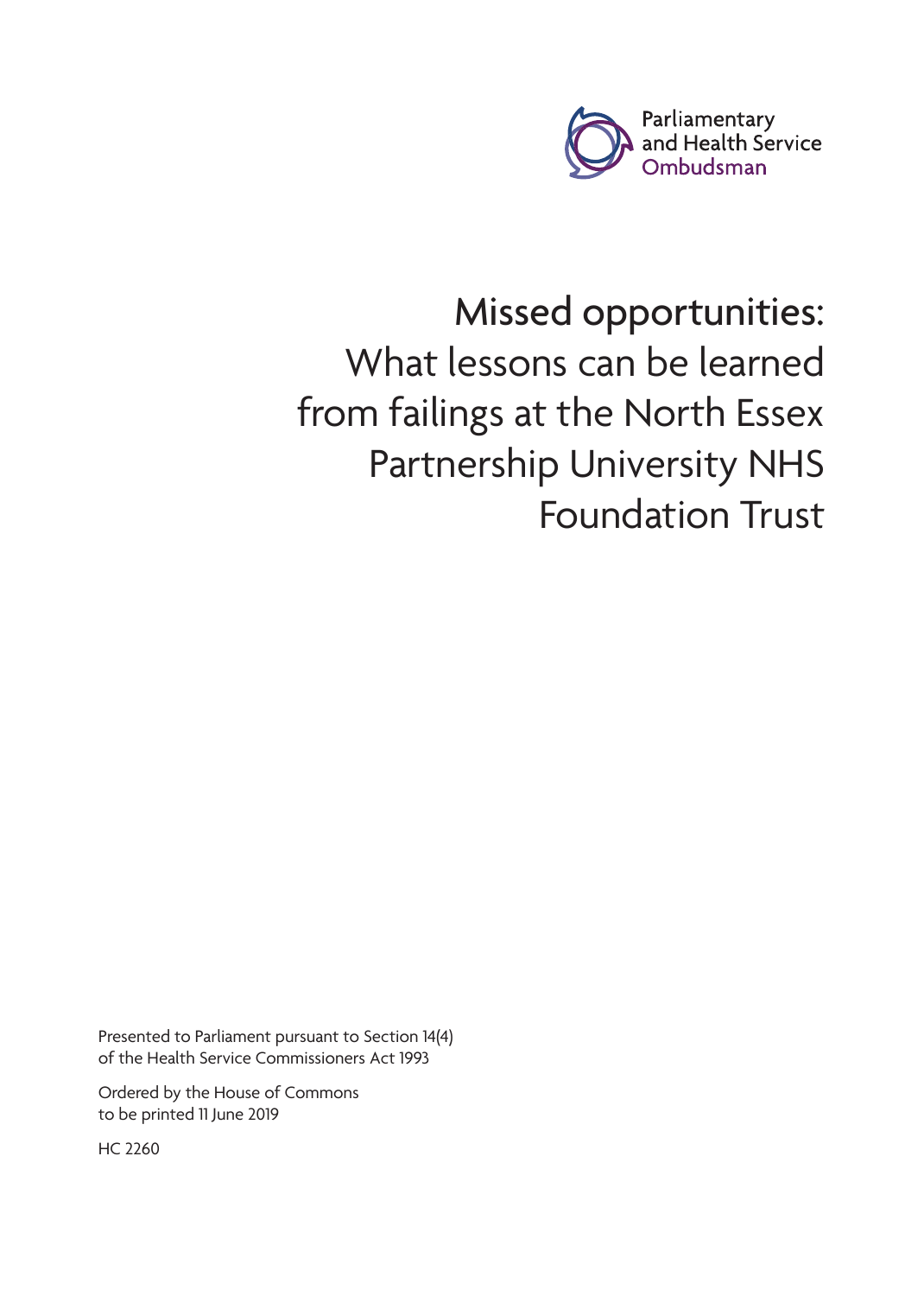© Parliamentary and Health Service Ombudsman copyright 2019.

The text of this document (this excludes, where present, the Royal Arms and all departmental and agency logos) may be reproduced free of charge in any format or medium providing that it is reproduced accurately and not in a misleading context.

The material must be acknowledged as Parliamentary and Health Service Ombudsman copyright and the document title specified. Where third party material has been identified, permission from the respective copyright holder must be sought.

Any enquiries regarding this publication should be sent to us at phso.enquiries@ombudsman.org.uk

This publication is available at<https://www.gov.uk/government/publications>

ISBN 978-1-5286-1346-0

CCS0519181220 06/19

Printed on paper containing 75% recycled fibre content minimum

Printed in the UK by the APS Group on behalf of the Controller of Her Majesty's Stationery Office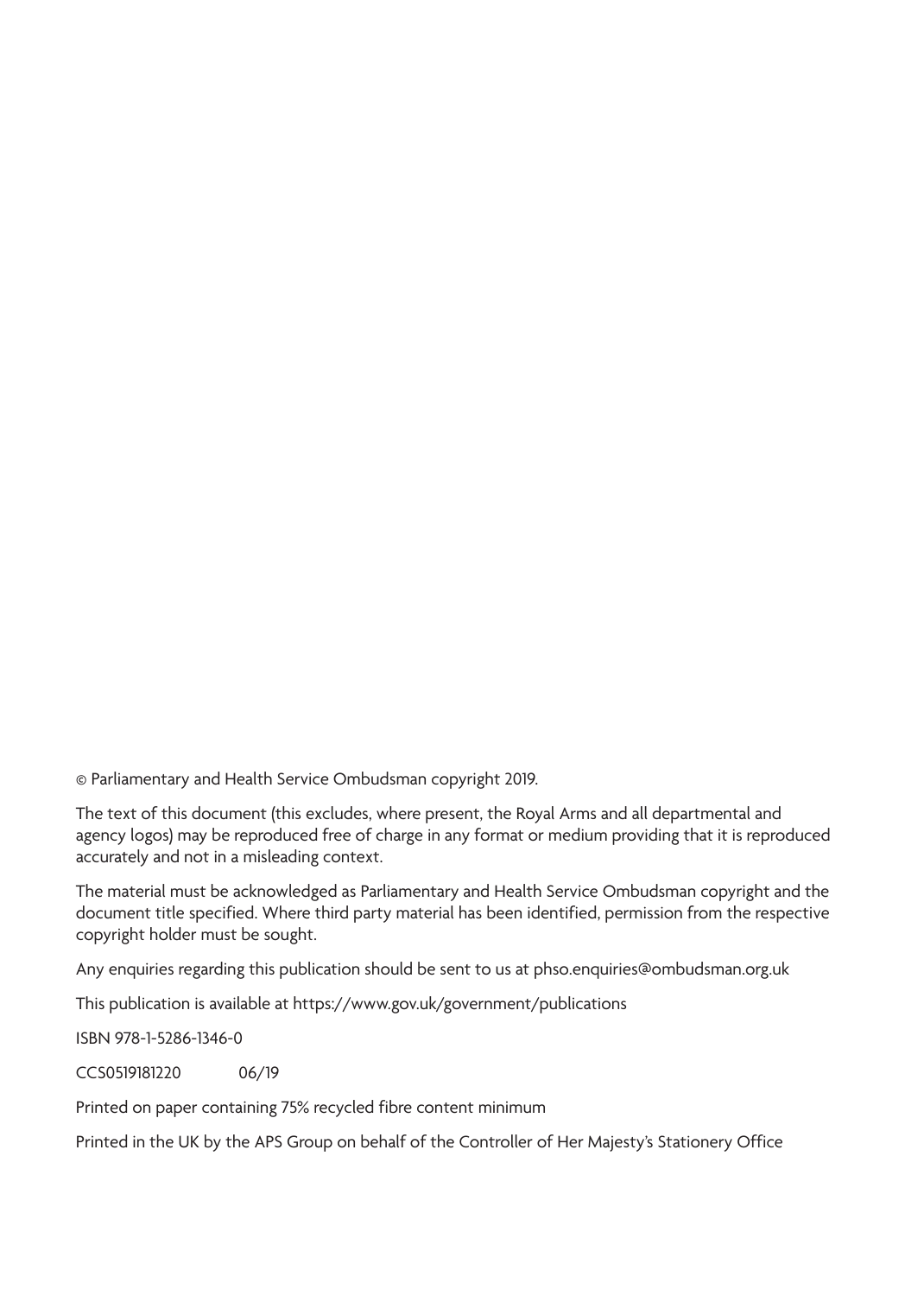# **Contents**

| Foreword            | 6               |
|---------------------|-----------------|
| About us            | $\overline{7}$  |
| Background          | $\overline{7}$  |
| Introduction        | 8               |
| The timeline        | 10 <sup>°</sup> |
| Our recommendations | 13              |
| Our investigations  | 15              |
| Mr R's case         | 16              |
| Matthew's case      | 18              |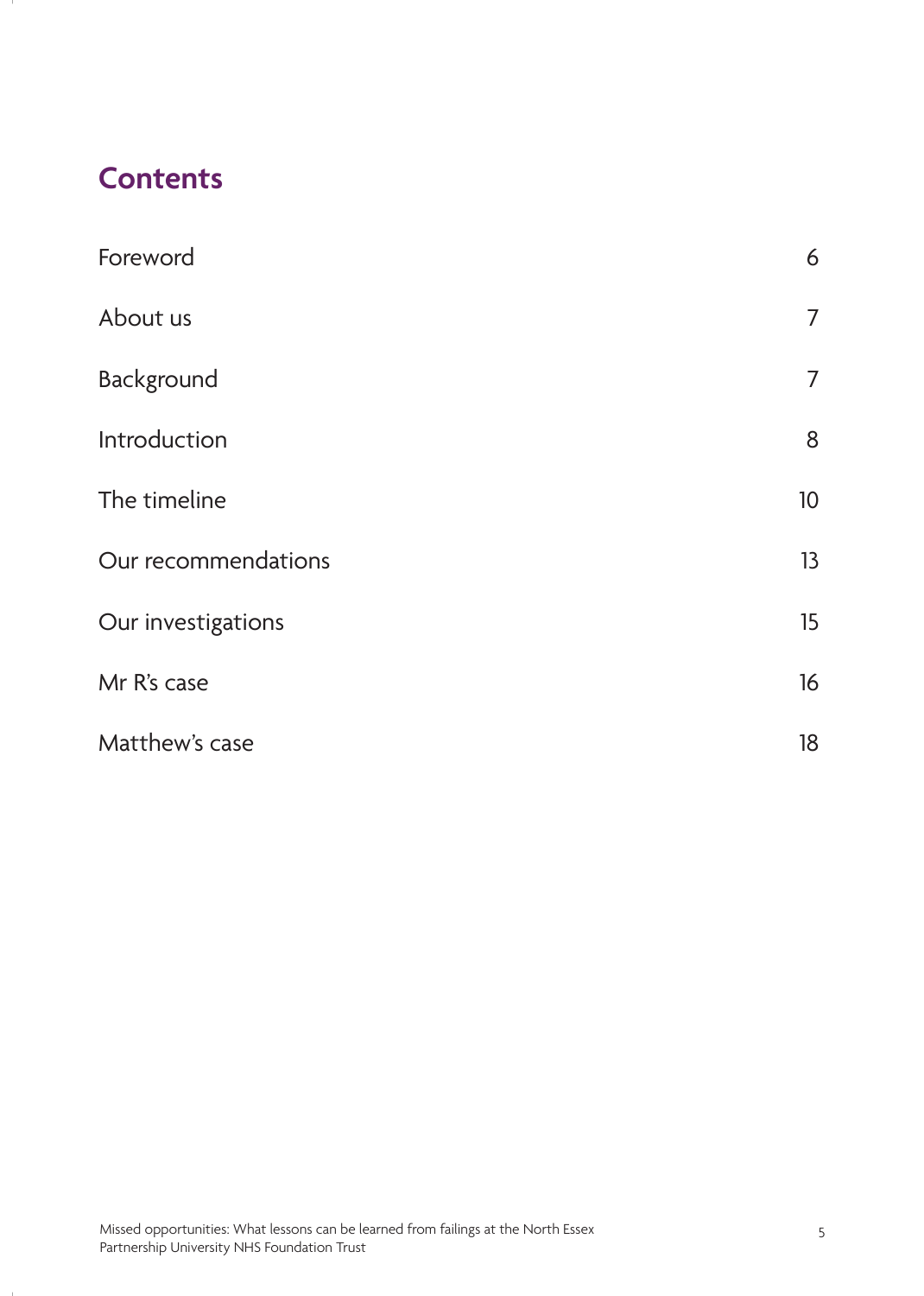### **Foreword**

I am laying this report before Parliament under section 14(4) of the Health Service Commissioners Act 1993.

The investigations summarised in this report found that there were a series of significant failings in the care and treatment of two vulnerable young men who died shortly after being admitted to North Essex Partnership University NHS Foundation Trust (NEP)<sup>1</sup>.

There are a number of parallels between the two incidents. In both cases, the young men died soon after being admitted to the Linden Centre and NEP failed to manage environmental risks and carry out an adequate risk assessment.

We have established a timeline that demonstrates wider systemic issues at the Trust, including a failure over many years to develop the learning culture necessary to prevent similar mistakes from being repeated.

It is important to understand why change took so long despite the feedback from patients' grieving families and the numerous investigations and inspections highlighting that it was so clearly needed.

We have therefore recommended and agreed with NHS Improvement (NHSI) that it will conduct a Review of what happened at NEP. This should include consideration of why the necessary improvements in patient safety only appear to have been completed in 2015, three years after the second death and eight years after the first. The lessons learned from this review should be disseminated across the wider NHS.

In laying this report, I hope that Parliament will also look more closely at the issues I have raised and consider the findings of NHS Improvement's review.

Serious failings by organisations providing mental health services can have catastrophic consequences for patients. NHS trusts must ensure timely improvements to ensure patient safety and protect patients who are at risk of taking their own life.

#### Rob Behrens, CBE

Parliamentary and Health Service Ombudsman



In April 2017, NEP merged with the South Essex Partnership University NHS Foundation Trust (SEP) to become what is now the Essex Partnership University NHS Foundation Trust (EPUT).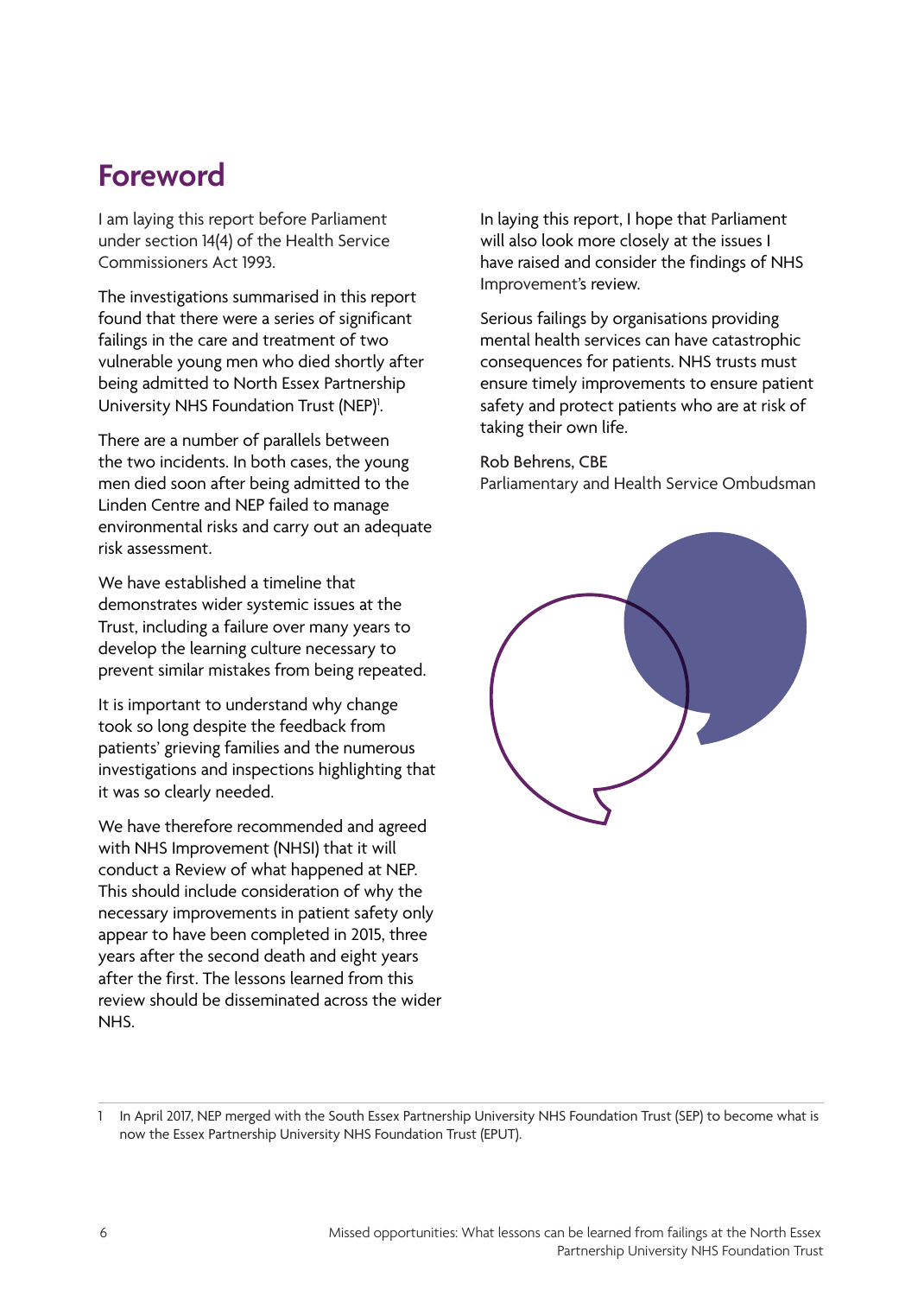## **About us**

The Parliamentary and Health Service Ombudsman (PHSO) makes final decisions on complaints that have not been resolved by the NHS in England and UK government departments and other UK public organisations.

In our 2018-21 strategy<sup>2</sup> we committed to publishing more information about the outcomes of our casework, including the recommendations we make and what organisations have done to comply with our recommendations. Publishing more about what we have found will help public services learn from what went wrong and help them to restore trust among patients while ensuring that future patients do not face similar experiences.

We have an important role in sharing the insight from our casework to help others improve public services and complaint handling. This includes highlighting systemic failings to Parliament, if the complaints we have received indicate there is a need for further learning, including when these come from a single NHS trust, as in the case of this report.

# **Background**

The evidence we have seen in the two investigations highlighted in this report points to significant and repeated failings over more than a decade at the North Essex Partnership University NHS Foundation Trust (NEP). In particular, the investigations highlight issues with the Linden Centre in Chelmsford, where both the individuals, whose cases we are highlighting in this report, received care in the time leading up to their deaths.

We accept that, since the merger of NEP with South Essex Partnership University NHS Foundation Trust (SEP) in April 2017, which saw the formation of the Essex Partnership University NHS Foundation Trust (EPUT), improvements appear to have been made. These led to EPUT receiving a 'good' rating from the Care Quality Commission (CQC) in its latest inspection in 2018.

It is important, however, that the NHS understands why the systemic issues identified in this report, through the wider timeline we have established, were allowed to continue for so many years.

Our investigations relate to the treatment provided in a mental health unit and therefore also link to the report we published last year, *Maintaining Momentum*<sup>3</sup> , which looked at problems in acute adult mental health care and treatment across the NHS. If the *Five Year Forward View for Mental Health*<sup>4</sup> as well as the cultural and leadership improvements highlighted in the NHS Long Term Plan are to achieve the system-wide change that is needed, learning from examples such as this needs to be embedded across the system to avoid the same mistakes being repeated.

The Health and Safety Executive (HSE) continues to investigate how NEP managed its mental health wards in relation to reducing and removing potential ligature points. Its investigation looks at incidents between October 2004 and March 2015, an even broader timeline than we have set out.

<sup>2</sup> <https://www.ombudsman.org.uk/sites/default/files/page/Our%20strategy%202018-2021.pdf>

<sup>3</sup> <https://www.ombudsman.org.uk/mental-health>

<sup>4</sup> <https://www.england.nhs.uk/wp-content/uploads/2016/02/Mental-Health-Taskforce-FYFV-final.pdf>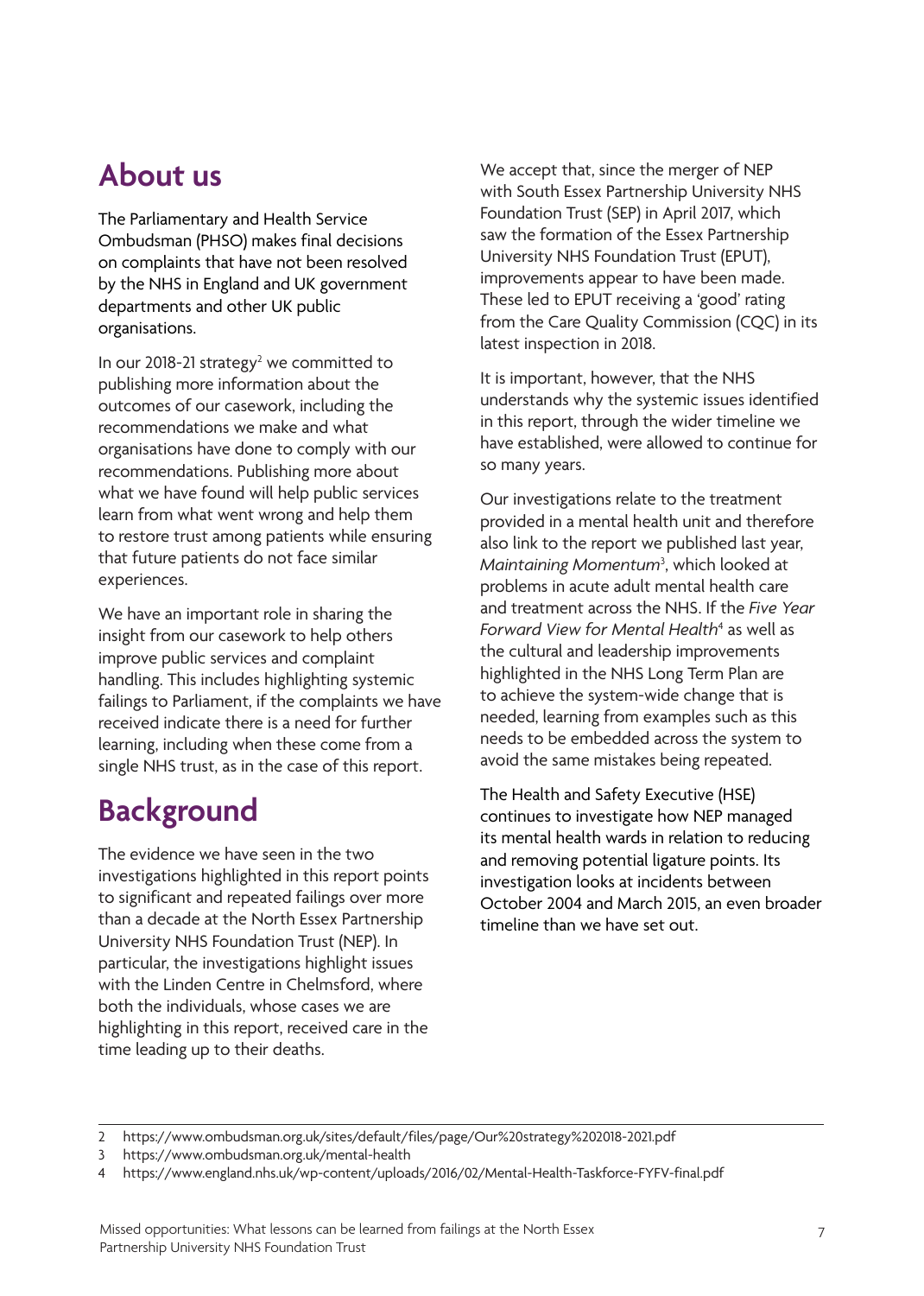# **Introduction**

This report highlights two cases which, although four years apart, when taken alongside the wider timeline we have developed show serious failings in the North Essex Partnership University NHS Foundation Trust (NEP) over a period of more than a decade.

In each case a young man, first Mr R and then Mr Matthew Leahy, was admitted to the Linden Centre in Chelmsford, part of the NEP at the time. Within a short time of their admission, both tragically died.

We found a series of significant failings in both cases. In Matthew's, these were compounded by an insufficient Serious Incident Investigation. Based on the timeline we have established and related evidence such as the CQC's inspection reports, the learning from these incidents does not appear to have prevented mistakes from reoccurring.

It is this broader picture that has led to us producing this report.

The timeline in the next chapter highlights a range of additional evidence that should have acted as a warning signal to the Trust's leadership that there were serious failings that needed to be addressed. These are not issues that we have looked at through our own investigations, which are limited by the scope of the individual complaints we receive.

However, we believe that in an organisation committed to learning and improvement, the evidence from these cases should have prompted immediate action led from the very top of the Trust with senior accountability for delivering and evidencing improvement. Instead, it appears there was a systemic failure

to tackle repeated and critical failings over an unacceptable period of time.

An example of the wider evidence that is available but that sits outside the scope of our investigations can be seen in the May 2017 response to the review of an Freedom of Information (FOI) request dating back to September 2016 for the number of attempted suicides at the Linden Centre since 2006. The response to this sets out that, *'A review of all attempted suicides that were transferred to A&E would require a manual trawl of records and the cost of compliance would exceed the appropriate limits. The Trust is therefore applying section 12 exemption to this part of your request.'* 

Given the failures of treatment that had been highlighted at the Linden Centre and more widely across the Trust, it is surprising that the NEP's leadership team had not requested that such information was recorded and made available to it. This would have given better visibility about what incidents were taking place and whether mistakes were reoccurring.

If such information was not readily available and the response to this FOI request suggests it could not be pulled together without many hours work, if at all - it invites the question about what was being recorded and monitored to facilitate a culture of learning across the Trust and to ensure mistakes were not repeated. Such matters sit outside the scope of our investigations into individual incidents, but suggest further scrutiny about what happened at the systemic level in the Trust during this period would be useful.

As was recently highlighted in the NHS Long Term Plan5 , *'evidence shows that the quality of care and organisational performance are* 

5 <https://www.longtermplan.nhs.uk/wp-content/uploads/2019/01/nhs-long-term-plan.pdf>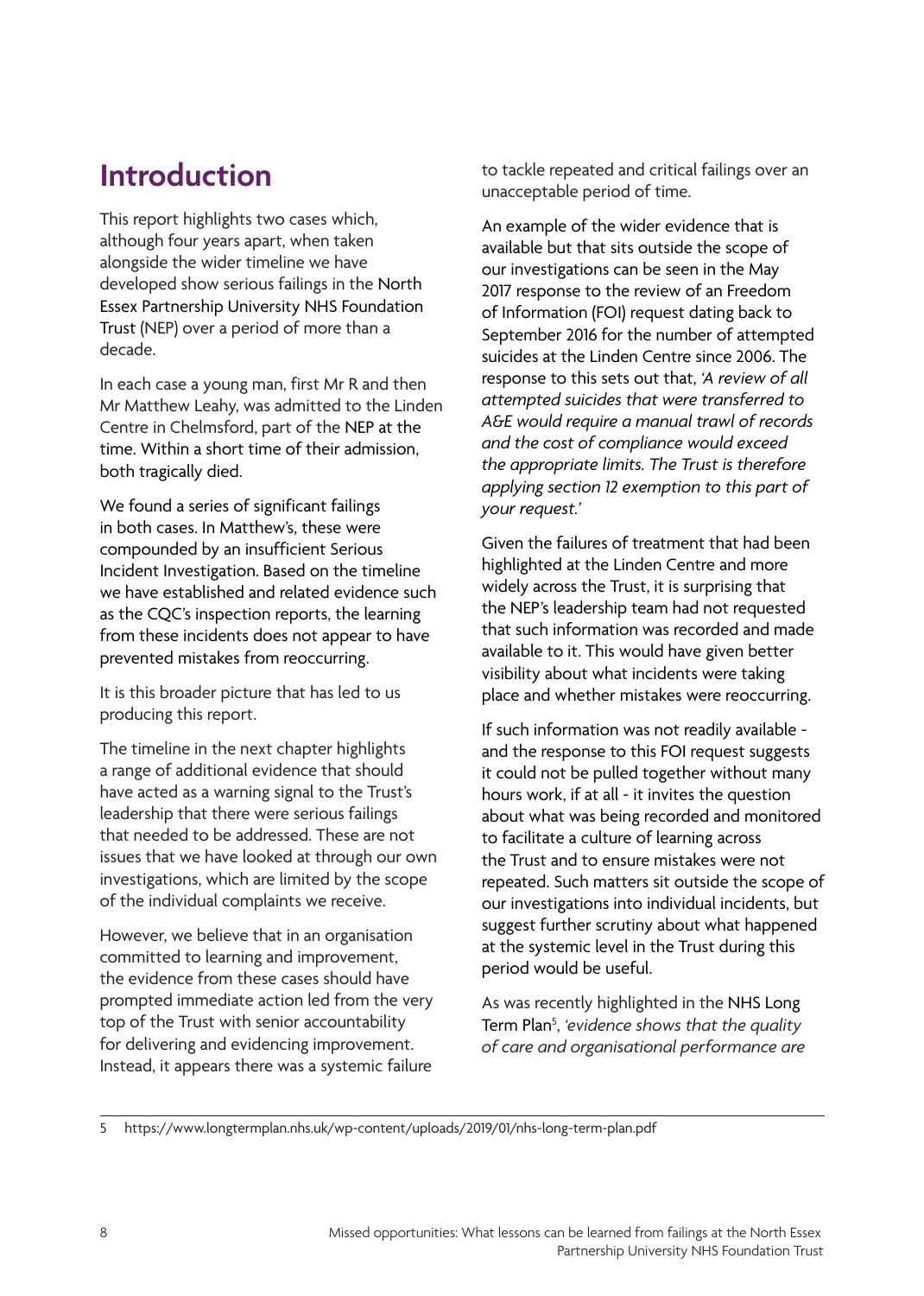*directly affected by the quality of leadership and the improvement cultures leaders create.'* Mistakes will always be made, but they must also be learnt from. As the Long Term Plan suggests, the drive for this must be visibly led from the very top of an organisation.

In this case, the broader evidence we have seen indicates that there were serious deficiencies in the culture of learning and improvement across NEP. In addition, although recent evidence suggests the situation has improved since the creation of EPUT, according to the CQC's most recent inspection report there remains work to do.

We believe there could be valuable learning taken from a more fundamental review of the approach to leadership, learning and improvement at NEP and why the pace of change only seemed to improve following the merger to create EPUT. It is important that the opportunity to do this is not lost.

![](_page_8_Picture_3.jpeg)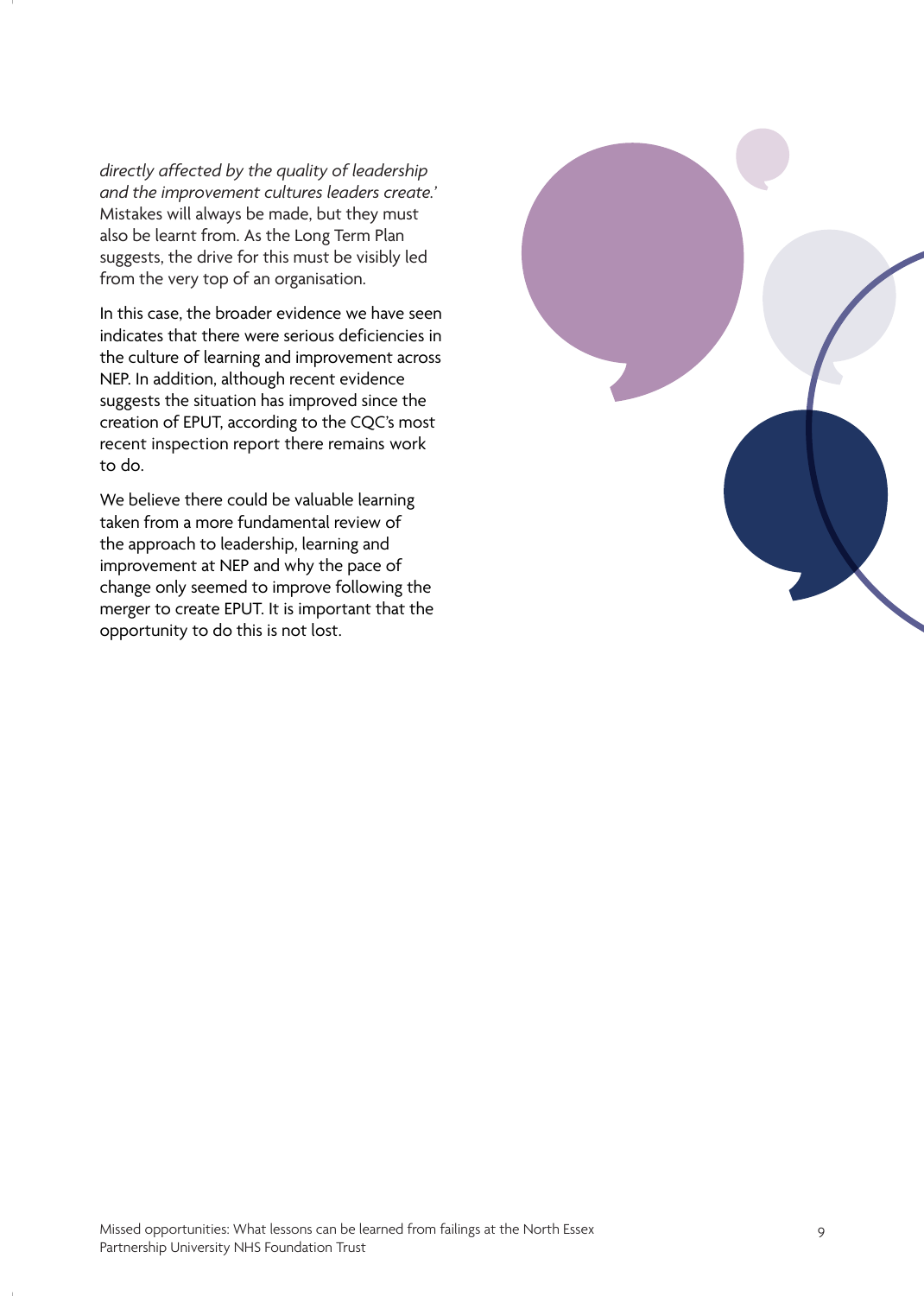# **The timeline**

From our investigations, we have developed a broader timeline about what happened at NEP during and after the cases that came to us.

Reflecting on this timeline, as we concluded our most recent investigation and considered our recommendations, our concern was that it highlighted very similar warnings that reoccur across a significant number of years. Despite their seriousness, the pace of change appears incredibly slow.

In our view, this warrants review by the NHS at the national level. We set out our recommendations in the next chapter.

The timeline that links to the cases summarised in this report is set out below.

- **December 2008** Mr R is admitted to Galleywood Ward, one of NEP's two acute adult inpatient wards at the Linden Centre in Chelmsford. He dies shortly after this.
- **July 2009**  Serious Incident Panel Inquiry into Mr R's death notes that *'the Trust failed* [Mr R]*, did not discharge its obligations to him and must learn from this'*. Seventeen recommendations for improvement are made by the Panel in relation to the replacement and development of staff, ensuring NICE guidelines are followed and more robust risk assessment of ligature points.
- **November 2012** Four years after Mr R's death, Mr Matthew Leahy also dies shortly after being admitted to the Linden Centre.
- led to disciplinary action against the staff **January 2013** – Serious Incident Panel Inquiry into Matthew's death makes further recommendations about the management of observation levels, care planning, record keeping, the recruitment of permanent staff and the management of environmental risks, specifically a review of equipment to reduce the risk of self-ligature. During its investigation, NEP also found that Matthew's care plan had been written after his death, which involved and a referral to the Nursing and Midwifery Council.
- **January 2015**  A Coroner's inquest finds Matthew, *'was subject to a series of multiple failings and missed opportunities over a prolonged period of time by those entrusted with his care. The jury found that relevant policies and procedures were not adhered to impacting on* [Matthew's] *overall care and well-being leading up to his death.'*
- **February 2015** CQC's inspection, published in May 2015<sup>6</sup>, finds a number of high-risk ligature points around NEP's mental health wards at the Linden Centre, which had not been identified by its own safety audits. The inspection report refers to Matthew's case. CQC says NEP had trialled options to remove ligature points but had not fully addressed the issue. CQC also finds a lack of detail in risk assessments and care plans. It requires NEP to make improvements in these areas.
- **August 2015** CQC's inspection report7 published in January 2016 rates NEP as *'requiring improvement'* overall and rates its acute wards for adults of working age and psychiatric intensive care units as

<sup>6</sup> https://www.cqc.org.uk/sites/default/files/new\_reports/AAAD0109.pdf

<sup>7</sup> https://www.cqc.org.uk/sites/default/files/new\_reports/AAAE1332.pdf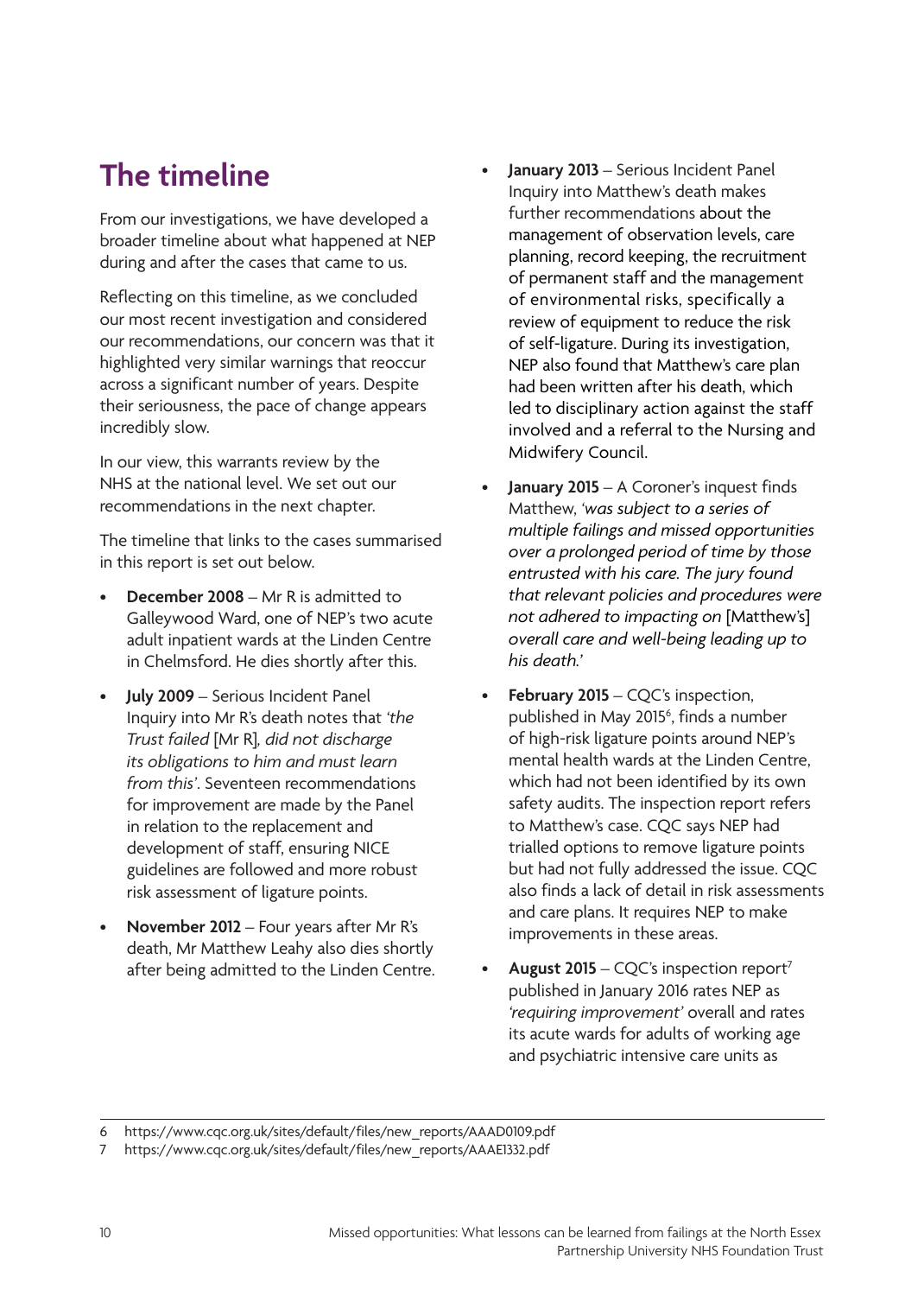*'inadequate'.* Almost seven years after Mr R's death, its inspection report highlights concerns about whether NEP is learning from incidents and if it is taking action to prevent them from reoccurring. For example, it notes that the Trust, *'had a high percentage of delayed incident investigations. This meant that there was a potential delay in identifying the learning from these. For example, 51% of the serious incident investigations were ongoing and of these, 86% were overdue at July 2015. The oldest serious incident ongoing had been open for over 12 months created on 24th April 2014 and was a 'suicide by outpatient'.'* 

- **December 2016** Eight years after Mr R's death, CQC's Chief Inspector of Hospitals takes enforcement action against NEP to force improvement in the quality of care it provides. The enforcement action is in the form of a warning notice<sup>8</sup> following a further inspection<sup>9</sup> of NEP in September 2016. This highlights that its inspection found that, *'improvements were needed in a number of areas …* [including] *the trust's assessment and management of risks for fixed ligature points on wards … and learning from incidents need to be shared with staff.'*
- **January 2017**  Essex Police and the Health and Safety Executive (HSE) begin a scoping exercise to determine whether they should launch an investigation into a number of deaths at NEP, including Mr R's and Matthew's.
- February 2017 PHSO concludes its investigation into Mr R's death, finding a number of failings and recommending that within three months (by May 2017), *'the Trust should explain the action taken; set out the evidence gathered that demonstrates change has happened and explain how improvements in its service will be monitored.'*
- **April 2017** Merger takes place creating a new Trust, EPUT, in place of NEP.
- **August 2017**  Following the scoping exercise, a joint Essex Police and Health and Safety Executive (HSE) investigation begins into a number of deaths at NEP, including Mr R's and Matthew's.
- **July 2018** CQC publishes its first comprehensive inspection report $10$  into the new EPUT. This establishes that it has, *'increased the pace of their work to improve patient safety'* and that, *'leaders had oversight of safeguarding and incident reporting and shared lessons learnt'*, leading to an overall rating of *'good'*. Despite that, however, the safety of services was still rated by CQC as *'requiring improvement'*.
- **November 2018** Essex police announce<sup>11</sup> that they are unable to meet the threshold for corporate manslaughter charges. The statement from Detective Superintendent Stephen Jennings of the Kent and Essex Serious Crime Directorate notes, however, that, *'As part of our investigation we identified clear and basic failings which in our opinion should have been easily overcome. These, however, did not meet the evidential threshold to proceed for a charge of manslaughter.'*

<sup>8</sup> <https://www.cqc.org.uk/news/releases/chief-inspector-hospitals-takes-action-following-inspection-north-essex>partnership

<sup>9</sup> [https://www.cqc.org.uk/sites/default/files/new\\_reports/AAAF7969.pdf](https://www.cqc.org.uk/sites/default/files/new_reports/AAAF7969.pdf)

<sup>10</sup> [https://www.cqc.org.uk/sites/default/files/new\\_reports/AAAH2752.pdf](https://www.cqc.org.uk/sites/default/files/new_reports/AAAH2752.pdf) 

<sup>11</sup> <https://www.essex.police.uk/news/news-and-features/2018/11nov/essex-police-investigation-into-management-of>nort/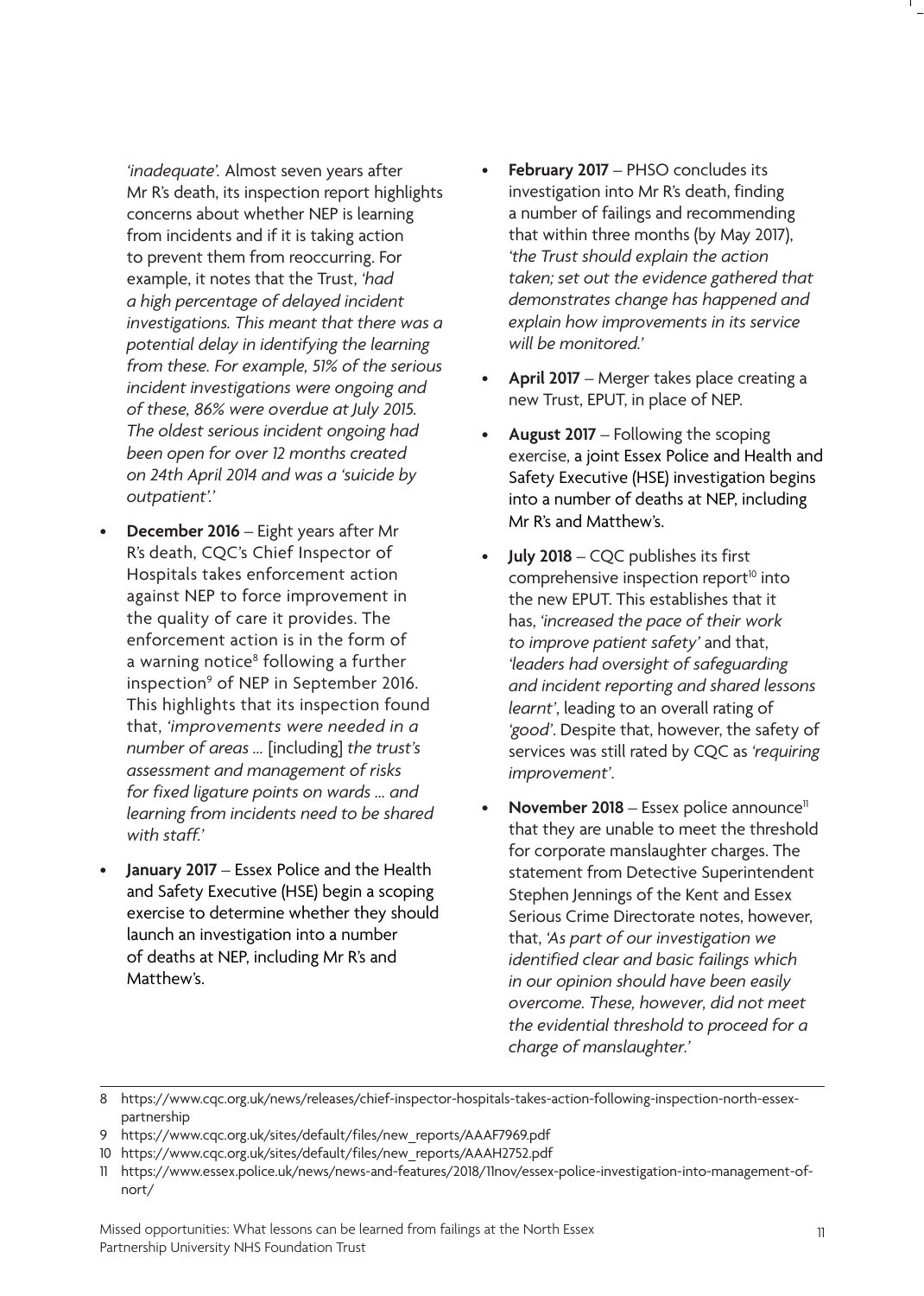• **June 2019** – PHSO concludes its investigation into Matthew's death, setting out that it had found, *'significant failings … including [in] key elements of care … [and] NEP's investigations were not robust enough'.* It also noted that, *'NEP was not open and honest [with the complainant] … about the steps being taken to improve safety at the Linden Centre'.*

Although our timeline concludes at this point, it should be noted that HSE's investigation is still underway and there remains a possibility of criminal charges being brought against the Trust once that investigation is concluded. We have taken this into account in forming our recommendations in the next chapter.

![](_page_11_Picture_2.jpeg)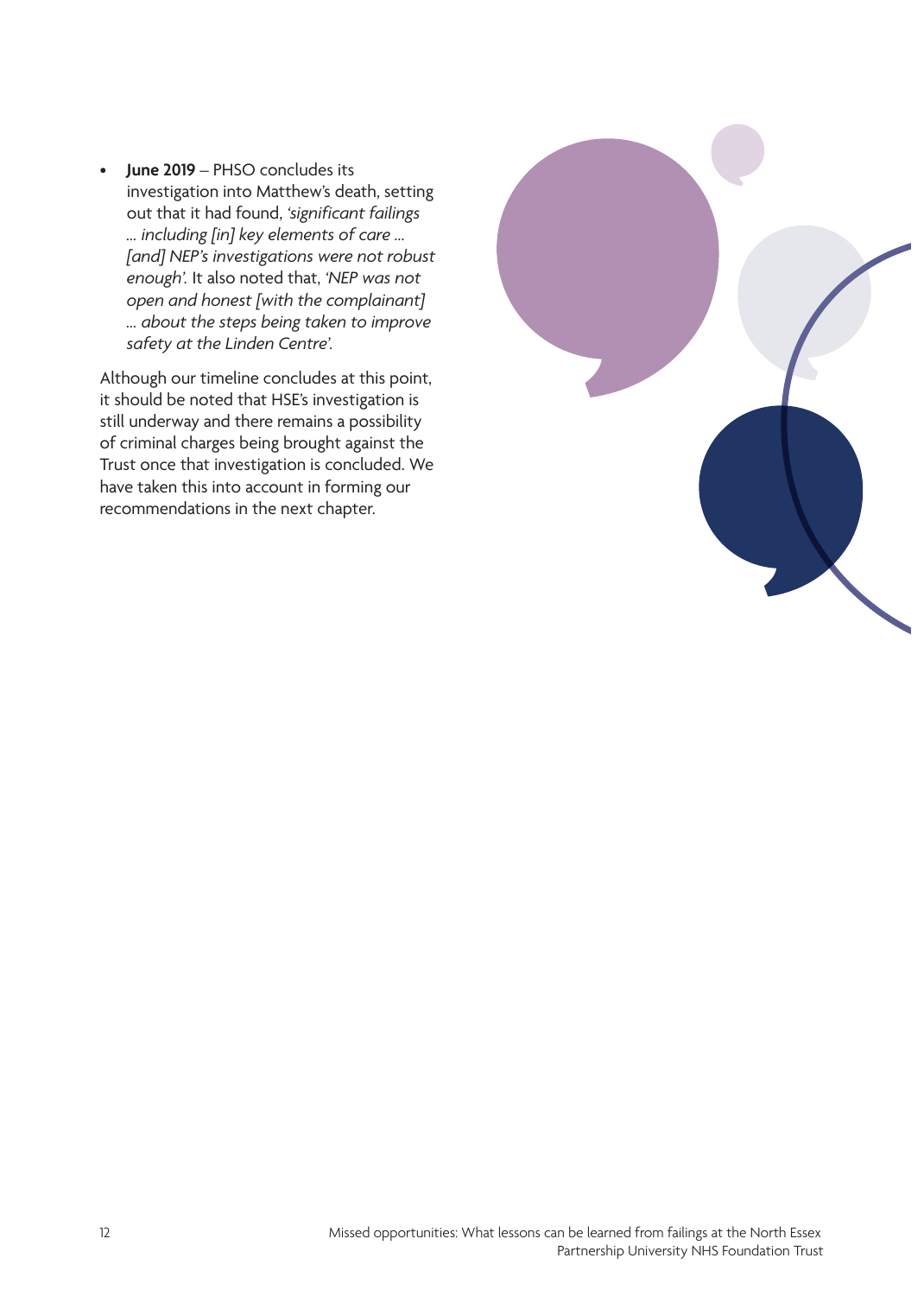# **Our recommendations**

We have only seen part of what has happened at NEP through our own investigations, which have looked at incidents that took place at single points in a much longer timeline. As a result, we are not best placed to look at the much broader issues of overall culture and leadership at the Trust over the ten year timeline which potentially stretches to several years before the death of Mr R depending on any findings made in the HSE investigation. But it is clear from CQC's inspection reports that NEP's acute adult inpatient services have not consistently demonstrated the learning culture and leadership that is essential to improving the quality and safety of care.

What we have seen through the two investigations we have carried out paints a worrying picture. We acknowledge that there is evidence that some improvements were taking place at the Trust over some of the past decade. This was highlighted by CQC in the warning notice it issued in 2016, when the then Chief Inspector of Hospitals noted that, even following the inspection that led to the warning notice12 being issued they, *'could see that much work had been done since our visit in August 2015 and that there were a number of areas of good practice at the trust. The majority of patients gave positive feedback about their care'.* 

Despite these improvements it is also inescapable that year after year there was a repeated failure to recognise the seriousness of the ongoing risks to the safety of people using NEP's acute adult inpatient service. This is particularly true in relation to the assessment and management of risks for fixed ligature points and sharing the learning from mistakes with staff, as CQC's inspection reports highlight.

In light of what had happened in the cases we have investigated and the learning from the other inquiries, investigations and reviews over the years, NEP should have become a beacon of good practice for the NHS. The Trust's leadership should have been driving a culture of learning and improvement to address the serious problems that had been repeatedly highlighted to it and they should have been putting in place clear oversight of the changes that were needed to achieve this.

It does not appear this was the case. Instead serious repeat failings at NEP were still being identified in CQC's December 2016 inspection report. It appears that it was only when EPUT was created that a real grip of the issues began to emerge, many years after the deaths of Mr Leahy and Mr R.

The recently published NHS Long Term Plan notes that, *'while some parts of the NHS have created and sustained the leadership cultures necessary for outstanding performance and the big service changes set out in this Long Term Plan, this is not yet commonplace.'* In our view, there are questions to answer about why learning did not take place at NEP for so many years and how the leadership of the newly merged EPUT has now started to drive improvement.

NHS Improvement is uniquely well-placed to lead a review to answer these questions. Having recently come together with NHS England to operate as a single organisation, NHS Improvement supports service improvement and transformation both across local healthcare systems and within individual providers. NHS Improvement also has a system leadership role for patient safety across the English NHS. As part of this activity, it is leading on the development of a patient safety strategy<sup>13</sup> for the NHS, which identifies mental health as a priority area for reducing patient harm.

Missed opportunities: What lessons can be learned from failings at the North Essex Partnership University NHS Foundation Trust

<sup>12</sup> https://www.cqc.org.uk/news/releases/chief-inspector-hospitals-takes-action-following-inspection-north-essexpartnership

<sup>13</sup> https://engage.improvement.nhs.uk/policy-strategy-and-delivery-management/patient-safety-strategy/user\_ uploads/developing-a-patient-safety-strategy-for-the-nhs-14-dec-2018-v2.pdf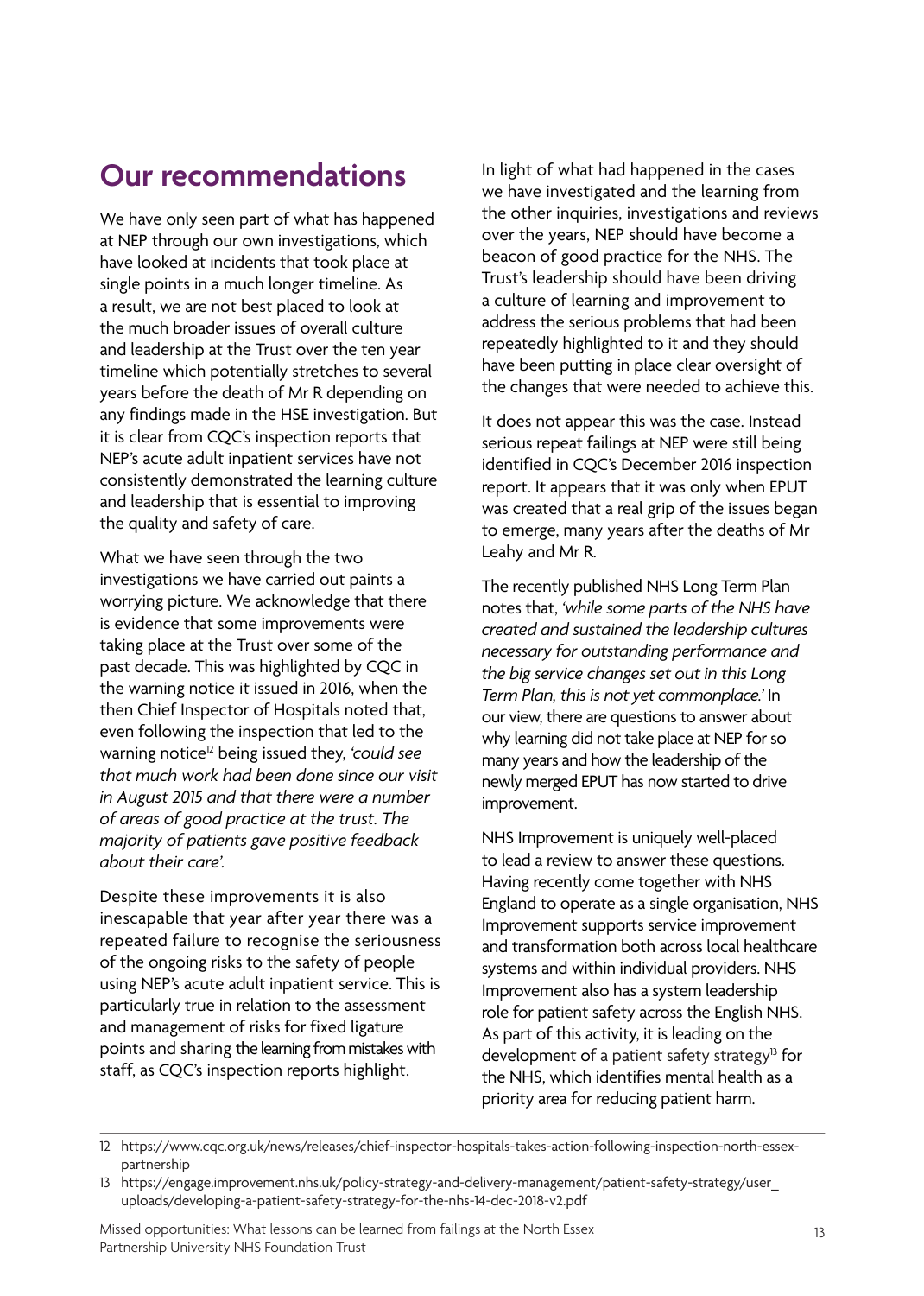Learning from a review of patient safety, culture and leadership at NEP and EPUT would be invaluable not only for the Trust itself and the patients, families and carers who use its services, but also for the wider NHS as it strives to strengthen the safety and quality of care for people with a mental health problem, and achieve equal status between mental and physical healthcare.

In addition to the recommendations we have made to remedy the injustices in the individual complaints we received, we also recommend that NHS Improvement should conduct a review of what went wrong at the North Essex Partnership University NHS Foundation Trust and establish what should have happened instead and the learning that can be taken from this.

In making this recommendation we recognise that the HSE investigation is yet to be completed and we also understand that the local Clinical Commissioning Group (North East Essex) is planning to undertake a Commissioner-led review into these cases. It is important that NHS Improvement's review is timely, does not duplicate other investigative work already underway and draws on the other completed reviews and investigations.

We therefore recommend that the review does not commence until the HSE investigation and any related activity is completed and that its Terms of Reference take into account the views of ourselves, CQC, the Trust and the families and carers affected, as well as HSE and Essex Police. It should also take account of the local Commissioner-led review's Terms of Reference to avoid unnecessary duplication.

We would expect NHS Improvement's review to consider the key features that have led to the apparent improvements recognised by CQC from when the Essex Partnership University NHS Foundation Trust was created. Any good practice that can be identified from the merger should be widely disseminated.

It should also include an assessment of whether there is specific learning that could contribute to existing initiatives on mental health safety improvement, as identified in NHS Improvement's own consultation on the NHS safety strategy, including the ambition to prevent all inpatient suicides.

In addition to being shared with the Secretary of State for Health and Social Care, the families of the young men that died and NHS leaders, the review's report and any recommendations should be made public. It should also be shared directly with the Chairs of the Public Administration and Constitutional Affairs Select Committee and the Health and Social Care Select Committee so that Parliament can consider whether any further scrutiny is necessary.

We are also aware that there have been calls for a public inquiry into what happened at NEP, including from the complainants in the cases in this report. The review should consider whether the broader evidence it sees suggests that a public inquiry is necessary. If this is the case, the review should also make a recommendation in relation to this to the Secretary of State for Health and Social Care.

• NHS Improvement should<br>conduct a review of what<br>went wrong at the North E • conduct a review of what went wrong at the North Essex Partnership University NHS Foundation Trust and establish what should have happened instead and the learning that can be taken from this.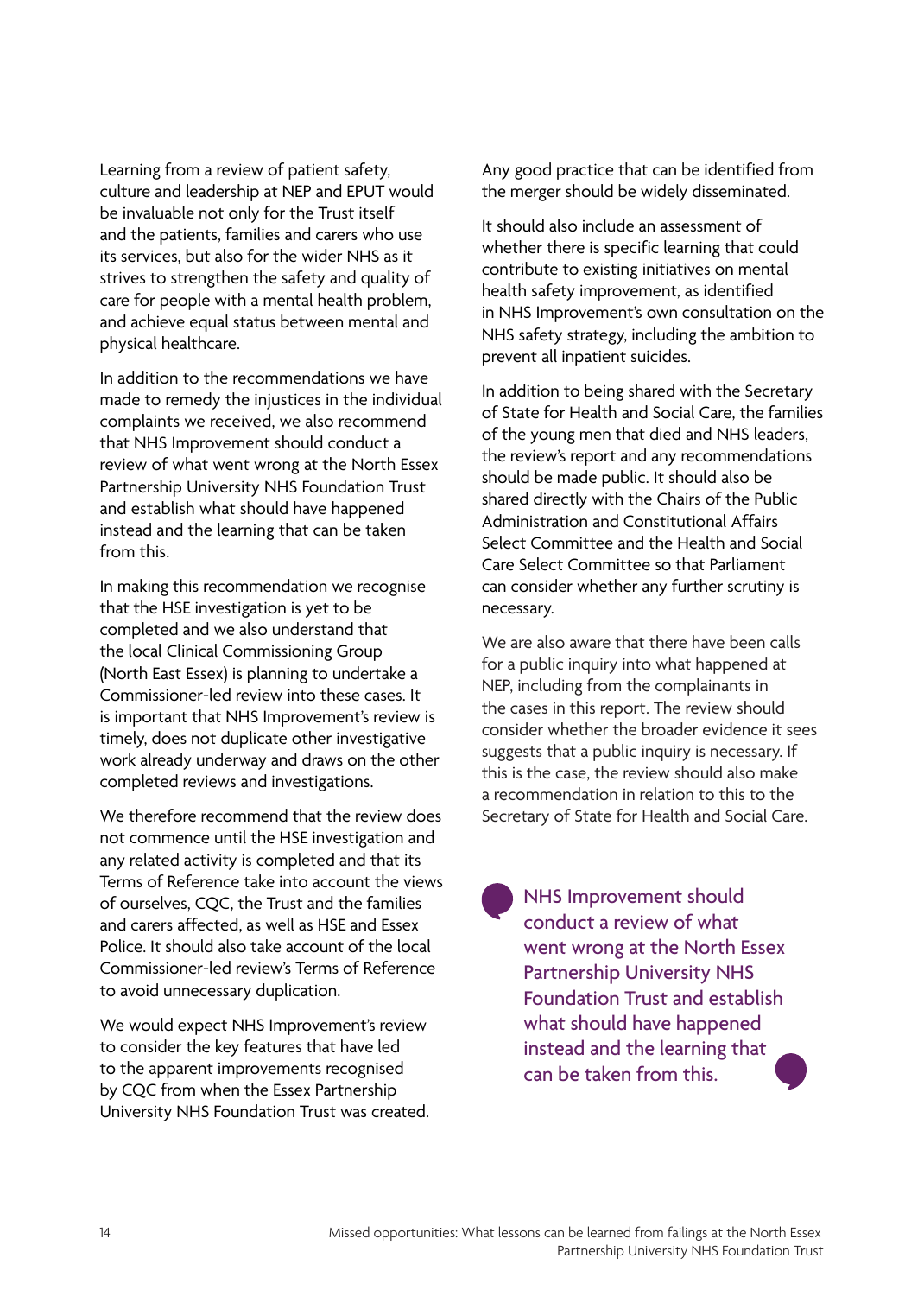# **Our investigations**

Outlined overleaf are summaries of both of the cases we have investigated and that are referred to in this report. These focus on the key findings that are most likely to be relevant to the Review we have recommended, rather than setting out the full context and detail of the individual cases.

We have shared the full investigation reports with NHS Improvement so that they can be made available to the Review team, as well as COC and HSE.

Following our investigation into the death of Mr Matthew Leahy, we have recommended that EPUT prepare an action plan to address any outstanding issues. We have said that this should be shared with ourselves, CQC and NHS Improvement so progress can be considered by the Review and as part of future regulatory inspections. We will publish this action plan once we have received it as part of our next relevant quarterly statistics report.

![](_page_14_Picture_4.jpeg)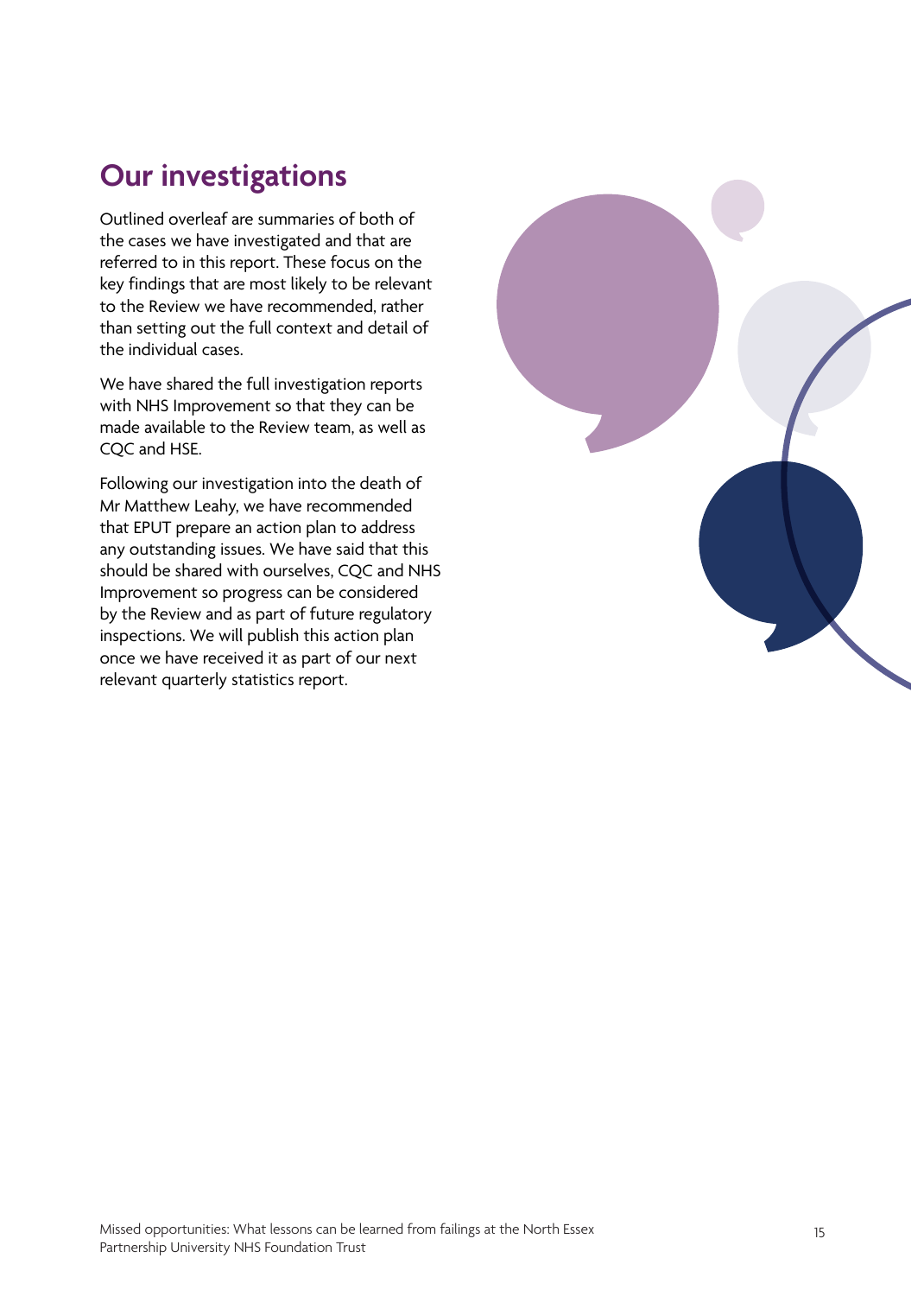# **Mr R's case**

#### On 8 December 2008 Mr R, aged 20, was admitted to NEP's Linden Centre as an informal patient.

Mr R had a history of substance misuse and anger issues, and had been tentatively diagnosed with ADHD and dissocial personality disorder.

On admission atomoxetine<sup>14</sup> was prescribed to treat ADHD. Lorazepam<sup>15</sup> and zopiclone<sup>16</sup> were also prescribed on an *'as needed'* basis. On 17 December the dose of atomoxetine was increased. The same day Mr R was granted ward leave.

On 25 December staff physically restrained Mr R. According to the care notes, his behaviour was hostile and aggressive that afternoon. On 26 December Mr R was granted ward leave.

On the evening of 28 December Mr R asked to be discharged. A short time later, he was found in an unresponsive state in his room. Attempts to resuscitate him were unsuccessful.

After Mr R's death, the Trust prepared a *7 day report*, followed by a Serious Incident Panel Inquiry which was completed in July 2009.

An inquest into Mr R's death, in February 2011, recorded a narrative conclusion: '[Mr R] … *killed himself, while the balance of his mind was disturbed, before his illness was fully diagnosed to ensure a suitable care programme to be implemented to manage his condition. These factors more than minimally contributed to* [his] *death.'* 

#### What we found

We found failings in the care and treatment provided to Mr R, which meant there were missed opportunities to mitigate the risk of him taking his own life. Ms R, his mother, suffers the ongoing injustice of knowing this, and also knowing that he did not receive the standard of care he should have done.

#### *Medication*

There was no issue with the dose of medication prescribed but NEP did not take specialist advice or carry out a full risk assessment before prescribing atomoxetine, and failed to properly monitor Mr R for side effects. Staff did not always record the rationale for giving lorazepam and its effect on Mr R.

#### *Ward leave*

NEP failed to manage Mr R's ward leave in line with its policy. Overnight leave was granted without any documented rationale or an appropriate risk assessment. Mr R was granted leave on the same day as the dose of his medication was increased, and on another occasion, the day after staff found it necessary to physically restrain him.

#### *Physical restraint*

Staff did not do enough to de-escalate the situation and behaved unprofessionally during the restraint, shouting at each other and using inappropriate language.

#### *Care and treatment on 28 December 2008*

Mr R's initial care plan had not been updated, and the assessment and management of risk was not adequate. Mr R had been admitted at

<sup>14</sup> A drug used to treat ADHD.

<sup>15</sup> A tranquiliser.

<sup>16</sup> A drug to help people to sleep.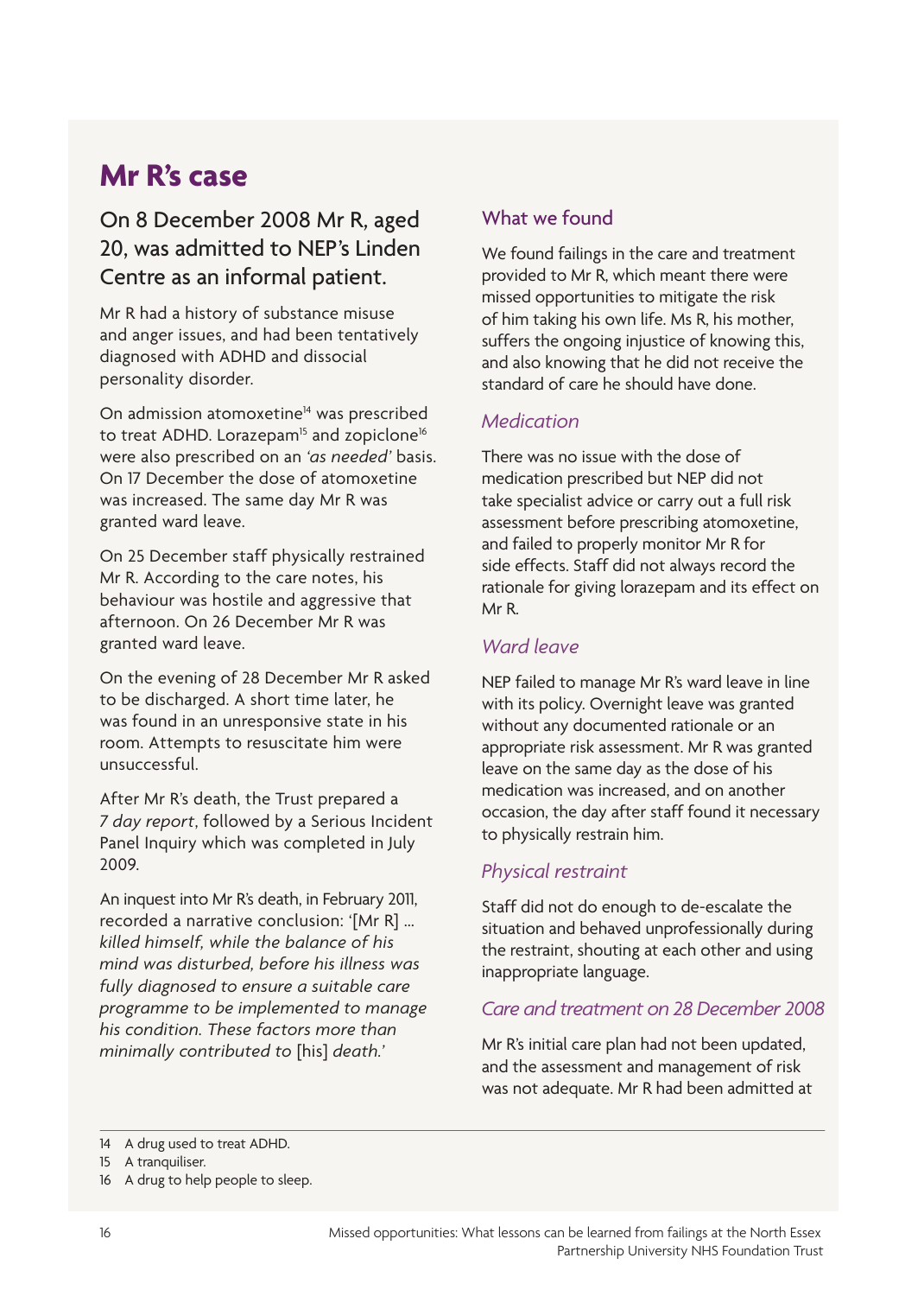risk of suicide but there was no mitigation plan in place other than *'as needed'* lorazepam. NEP acknowledged through its own investigation that staff had not responded adequately when Mr R threatened to harm himself on 28 December.

Environmental risks were also not properly managed. An assessment in 2007 rated certain ligature points as low-risk. Before Mr R's death these environmental risks had changed but had not been identified or acted upon.

![](_page_16_Picture_2.jpeg)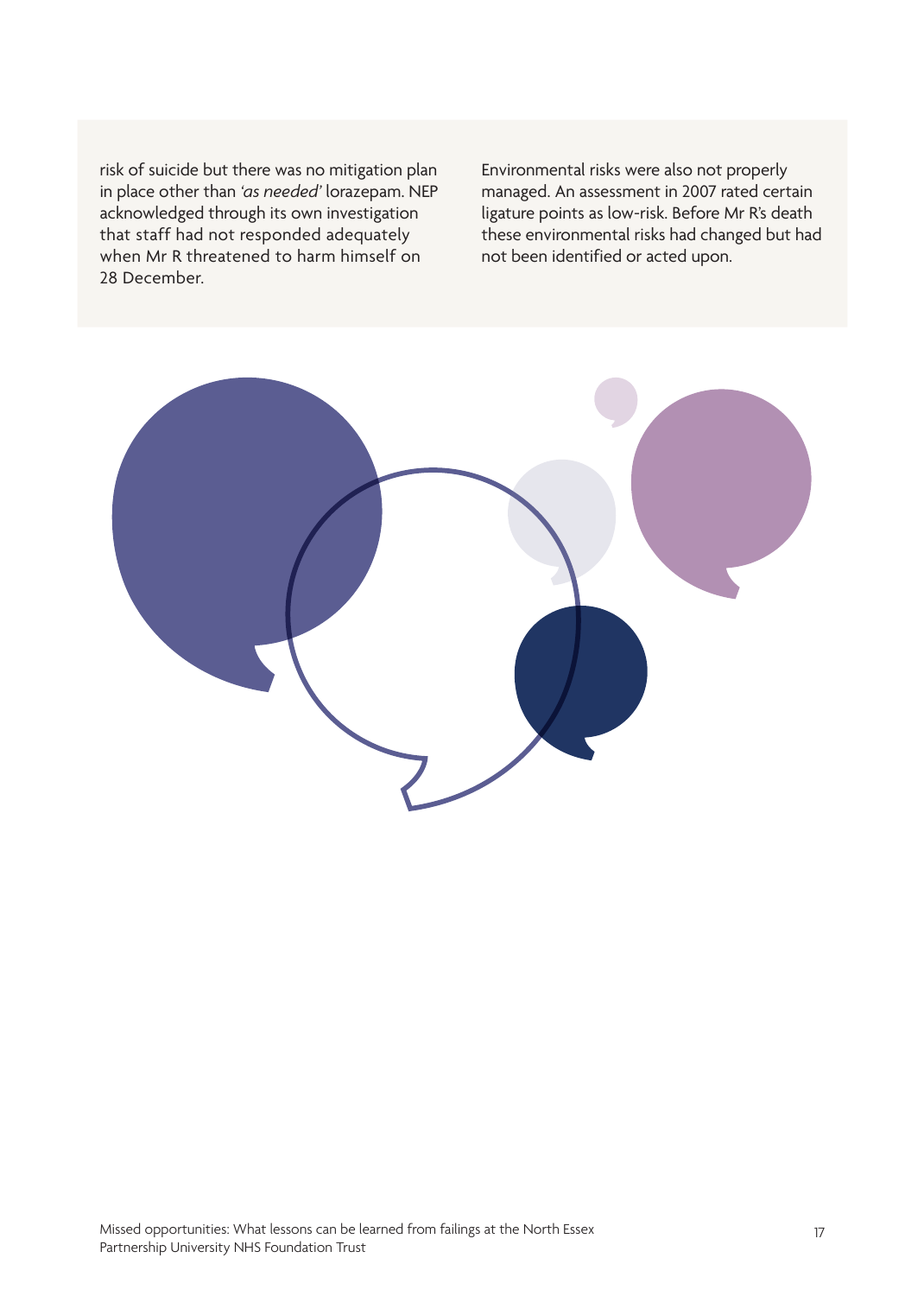### **Matthew's case**

Matthew, aged 20, had been under the care of NEP's Early Intervention in Psychosis (EIP) team since 2011, and had been diagnosed with a delusional disorder caused by cannabis use.

On 7 November 2012 the police brought Matthew to NEP's Linden Centre as a place of safety. He had a formal assessment of his mental health and was detained for treatment under section 3 of the *Mental Health Act 1983* as amended in 2007 (the MHA).

On 8 November Matthew told staff he would hang himself if they gave him injectable medication.

On 9 November he alleged he had been raped during the night.

On 15 November staff found Matthew hanging in his room. After attempts to resuscitate him, he was taken to A&E at Broomfield Hospital where he died.

A number of investigations have been carried out into Matthew's death and the alleged failings in his care and treatment. In January 2013 NEP completed a Serious Incident Panel Investigation that concluded care and treatment was of a good standard.

In January 2015 an inquest was held that considered a report from an independent psychiatrist which concluded that overall NEP had provided an acceptable level of care. A police report commenting on the independent psychiatrist's findings said Matthew's care was appropriate at the time of his death. However, a report by a second independent psychiatrist said the treatment provided to Matthew,

*'fell below the standard of a reasonably competent practitioner.'* 

The inquest recorded a narrative conclusion which said Matthew, *'was subject to a series of multiple failings and missed opportunities over a prolonged period of time by those entrusted with his care….'*

#### What we found

We found that some aspects of Matthew's care and treatment were in line with relevant guidelines. But our investigation also identified a number of significant failings in key elements of care. Knowing Matthew did not receive adequate care has caused unimaginable distress to his family.

We also found that NEP's investigations were not robust enough and that NEP was not open and honest with his family about the steps being taken to improve safety at the Linden Centre. When his family came to us, NEP had not taken sufficient and timely action to put things right – this added to the distress and frustration as there was no reassurance that things had changed for the better.

#### *Care planning*

NEP did not ensure Matthew's care was adequately planned. Matthew had an initial care plan covering the first 72 hours of his admission but it was not updated to reflect all of his needs or address all of the risks present, for example, his reports of rape, substance abuse, aggression and non-compliance with prescribed medication. The failings were compounded by staff preparing a fuller care plan after Matthew's death. NEP identified this through its own investigation and took disciplinary action against the staff involved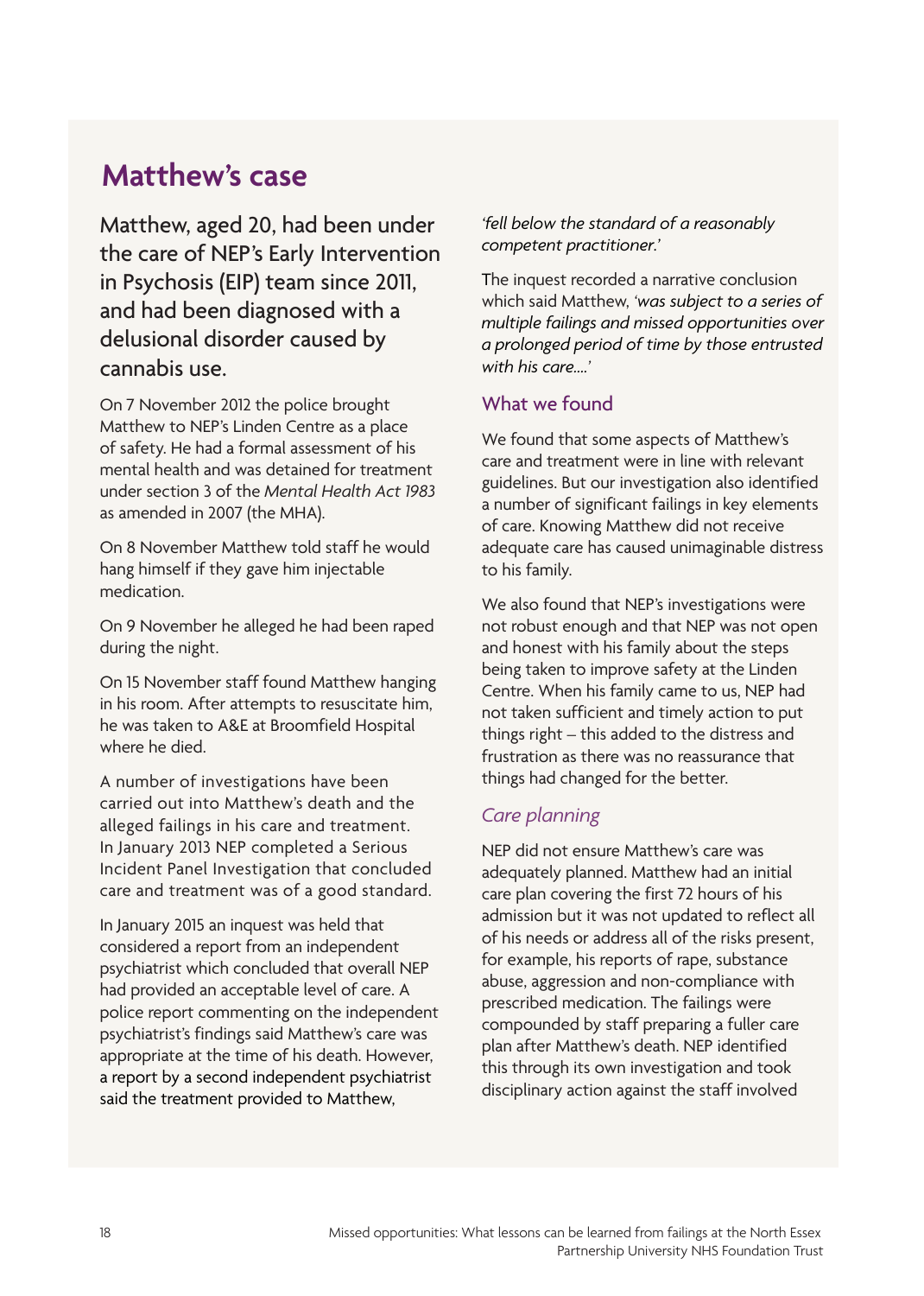and referred them to the Nursing and Midwifery Council.

#### *Risk assessment and management*

The assessment and management of risk during Matthew's admission was not rigorous enough. While the risk of *'suicidal ideas'* was recorded, this was not explored with Matthew in any detail, and no plan was put forward to manage this risk. NEP also failed to adequately manage environmental risks including a ligature point in his room. The failings in respect of the assessment and management of risk are all the more significant since Matthew was at the Linden Centre due to concerns about his welfare and the risks he posed to himself and others. Those risks should have been properly assessed and managed.

#### *Matthew's physical health and nutrition*

NEP did not take adequate care of Matthew's physical health. Matthew should have had a full medical assessment and examination on admission, or as soon as possible following admission. When Matthew refused a physical examination on admission, staff should have made at least one attempt to undertake a physical health assessment in each 24 hour period. There is no evidence this happened despite suitable opportunities arising. We saw no evidence that staff acted on Matthew's reports of cysts or bleeding from the anal area. We also saw no evidence that blood tests or an ECG were carried out, despite a plan for these being documented in Matthew's records.

Our investigation saw evidence of concerns about Matthew's nutrition and weight. Staff failed to act on these in line with NEP policy and did not calculate a nutrition risk score for him. Matthew's weight should have been checked every week and his food intake monitored and documented.

#### *Medication*

Doctors prescribed medication which was suitable for Matthew's needs and at the correct dose. On one occasion, Matthew was given a rapid tranquiliser to calm his agitation. There was no issue with the drugs prescribed but we saw no evidence that staff considered or used de-escalation techniques before administering rapid tranquilisation, which should have been used only as a last resort.

#### *Observation and engagement*

Matthew's observations were not properly managed. Staff did not always observe him at the prescribed level, and his observation level was reduced on 13 November without prior discussion with the multidisciplinary team. No rationale for the reduction was recorded. Although the daily care records provide some evidence that staff engaged positively with Matthew, the observation records often only state his location or observed behaviour. There is little evidence that staff used observation as an opportunity for meaningful engagement with Matthew.

#### *Response to rape allegation*

Staff did not take adequate action when Matthew reported being raped on 9 November. Their response indicates they felt his allegation was a symptom of his delusional disorder. We saw no evidence staff completed actions noted to be *'essential'* in NEP's policy on *Promoting Sexual Wellbeing with Service Users.* They did not complete an incident form or carry out a capacity assessment, and it is questionable whether the police would have been called, had Matthew not phoned them himself. In the event, the police decided not to take any further action. We saw no evidence that Matthew's reports of rape went on to be addressed through effective care planning and risk management.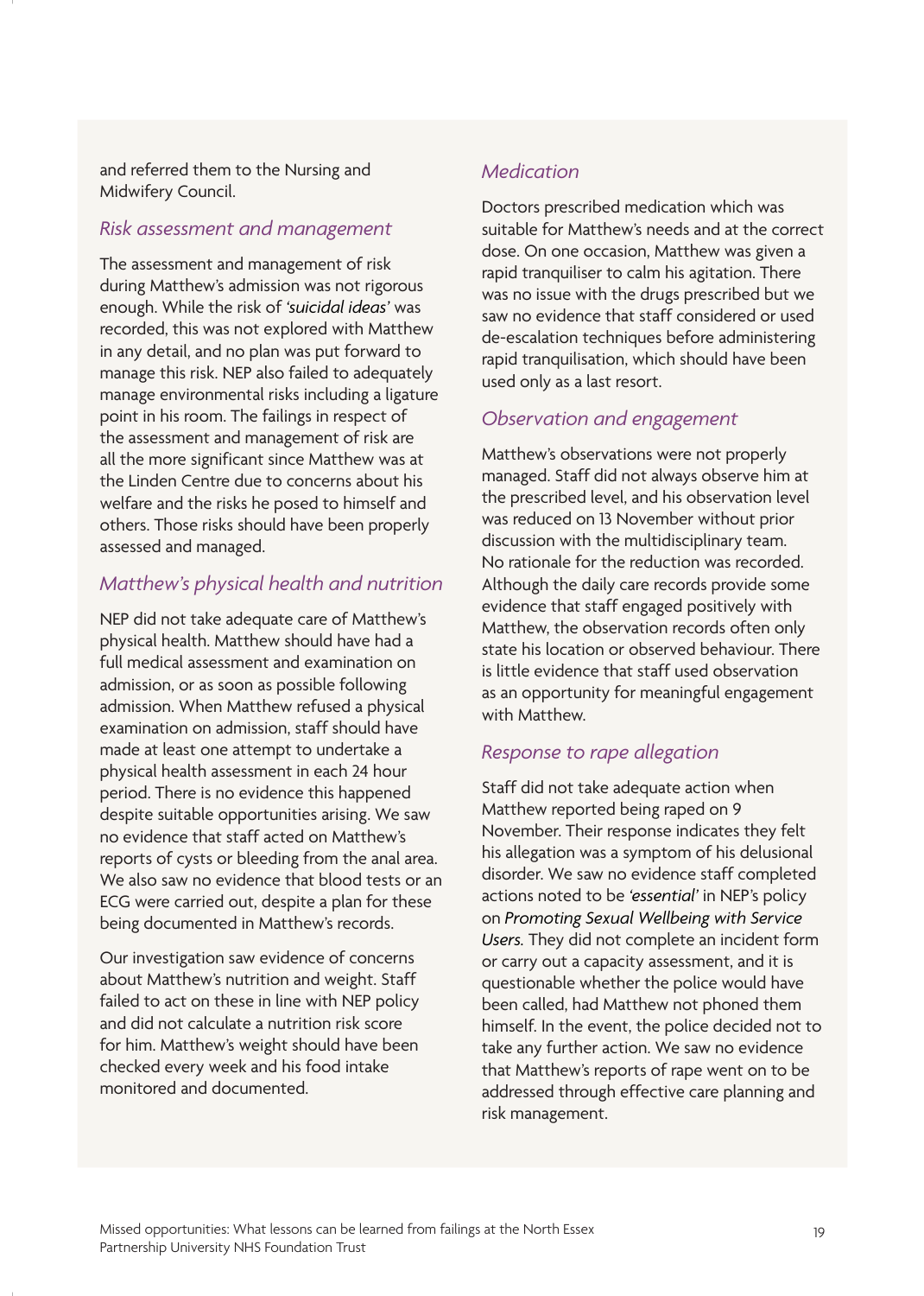#### *Allocation of key worker*

NEP failed to properly allocate a key worker to Matthew. At the inquest, the nurse who had been assigned to Matthew stated that she only discovered this by reading a white board on the evening of 13 November - six days after Matthew had been admitted. The nurse acknowledged going on annual leave shortly afterwards without taking any action.

#### *Record keeping*

NEP's record keeping was not always as robust as it should have been. Some paperwork was lost and Matthew's care plan was falsified. Nursing staff did not record the rationale for administering lorazepam - a tranquiliser which may be a drug of abuse - and its effect, on each occasion Matthew requested it.

#### *NEP's Investigations*

Overall the investigations into Matthew's death were not adequate. NEP's *Seven day report*  contains inaccurate information about how Matthew's care plan was reviewed. It lacks credibility because it was written by a member of staff who was later found to have been involved in the falsification of Matthew's care plan.

NEP's subsequent Serious Incident Panel investigation did not fully meet its terms of reference and the make-up of the panel was not in line with NEP's policy. Matthew's family was not as involved in the investigation as they should have been.

The conclusion of the Serious Incident Panel's investigation report - which stated that overall care was of a good standard - does not reflect its findings, which identified problems in key areas of nursing practice during Matthew's final admission, including the management of his observations, care planning and keyworker

allocation. The report stated the investigation had been based on the *'principles of root cause analysis'* yet it did not explicitly refer to any root causes or factors contributing to Matthew's death.

The recommendations NEP made were not sufficiently robust and comprehensive. NEP failed to assure its commissioners that it had learnt from Matthew's death and improved patient safety within an appropriate timeframe.

#### *Lack of timely safety improvements*

After Matthew's death, NEP reviewed some of its policies and practices but did not make substantive physical improvements to the Linden Centre until August 2015. A CQC inspection of NEP's acute psychiatric wards that month - almost three years after Matthew's death - indicates that it had not addressed all of the safety problems.

The CQC found there were still an, *'unacceptable number of ligature risks'* with self-ligature causing two deaths during the preceding 12 months and similar deaths in previous years. There had been numerous other incidents involving the use of a ligature on the acute admission wards, with one incident occurring during CQC's inspection. Risks were not being properly managed even though they had been highlighted during previous inspections. The CQC said NEP had given assurances that changes would be made but it had not fully addressed concerns.

The CQC also found that there was an overreliance on bank and agency staff, patient risk assessments on one of NEP's wards lacked detail, and the majority of care plans were not personalised or holistic.

NEP sent letters to Matthew's family and MP in February 2015 stating that it had made changes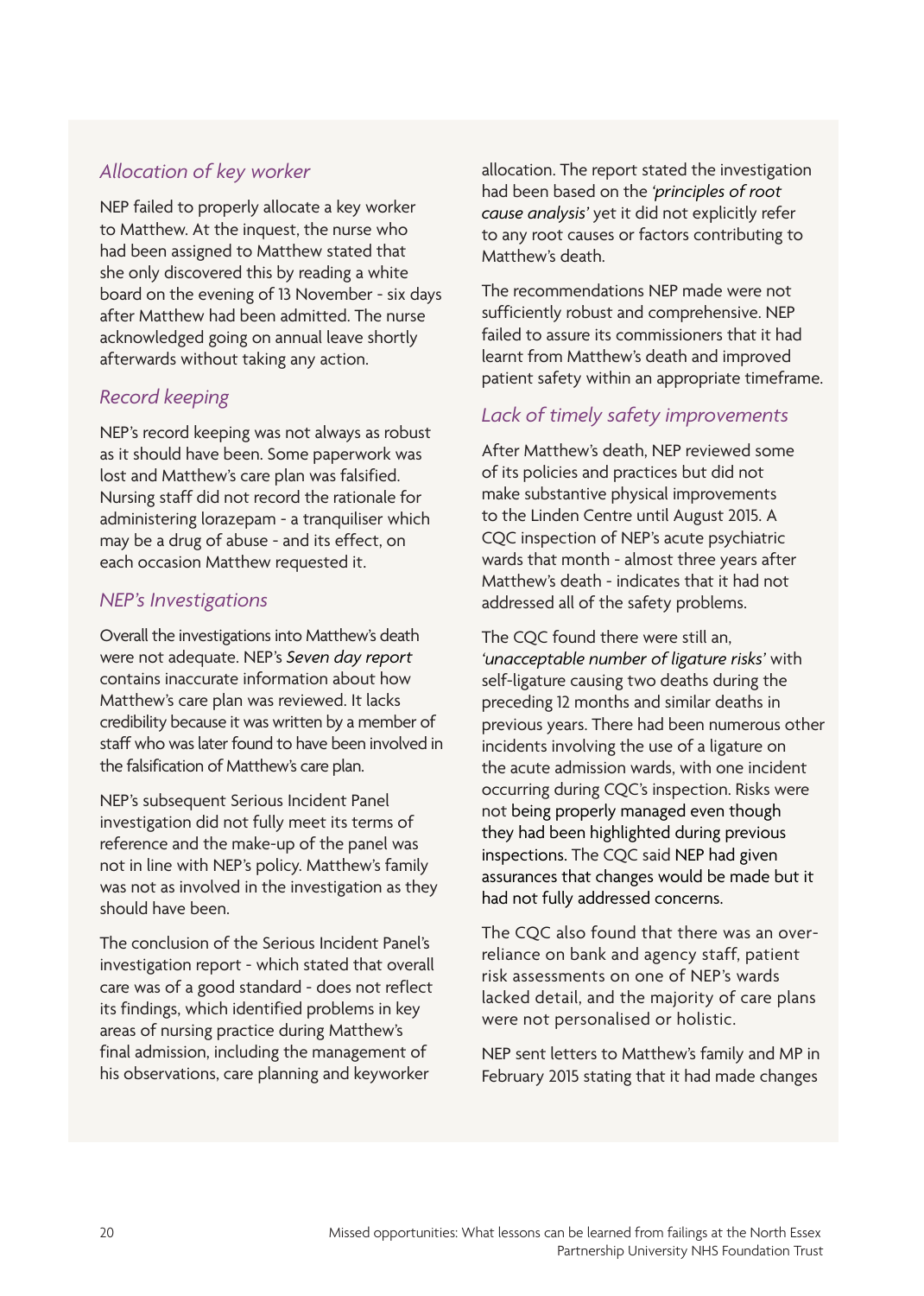since his death to improve patient safety and prevent similar events in the future. The fact that the CQC was still finding problems later that year indicates that the changes NEP made

had not led to timely, tangible and sustained improvements throughout its wards. This clear failure to learn from mistakes is inexcusable.

![](_page_20_Figure_2.jpeg)